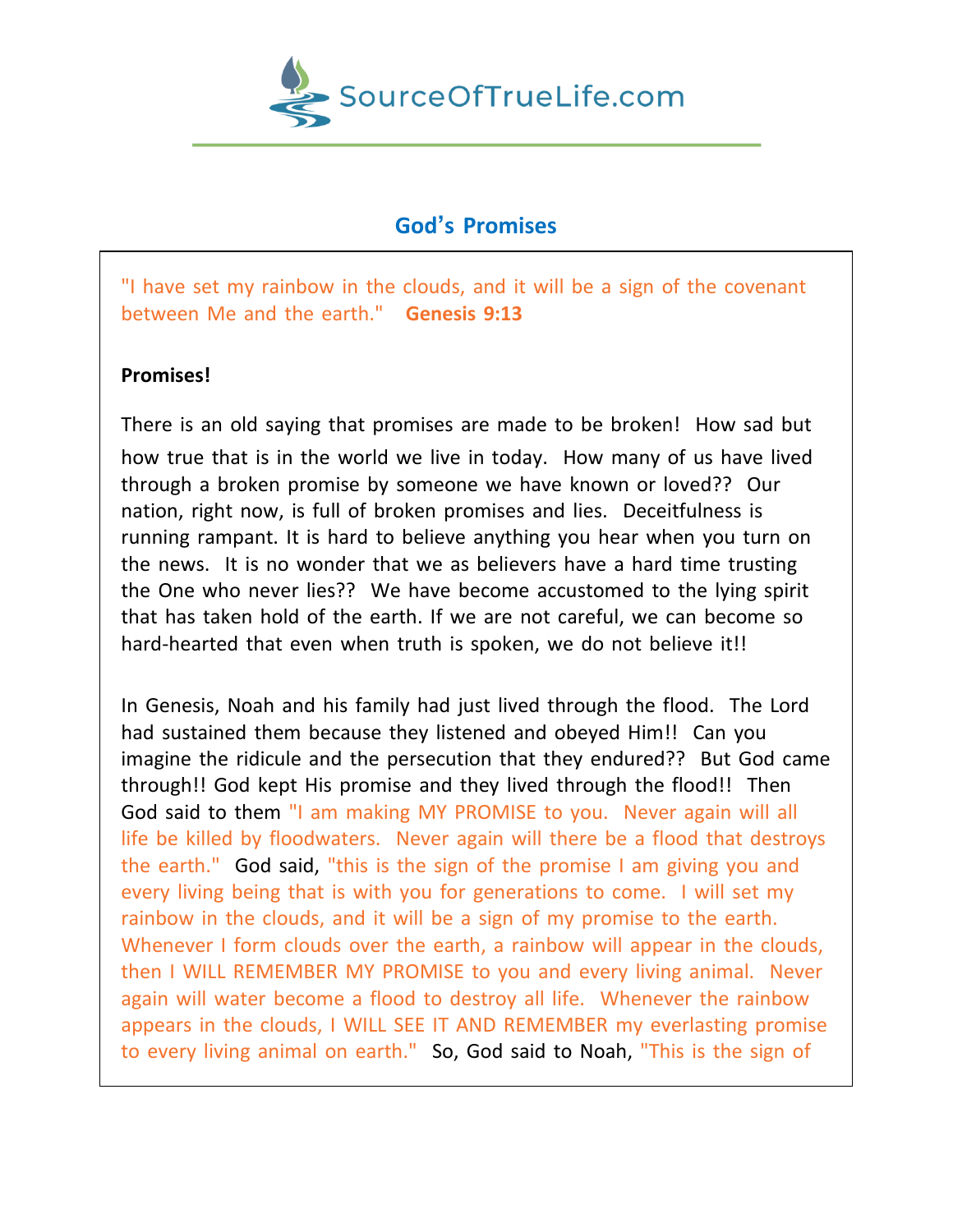## the promise I am making to all life on earth."

God's promises! How different they are compared to government promises! The government will tell you to trust in them, we will send you money!! We will help you through this!! All the while they are only giving us back what was ours to begin with!! They lie to us and want to keep us under their thumb by taking their so-called help!! There is a price to pay for trusting them!

What a difference in God's promises!! How different it is to believe in His truth!! Our Lord never lies!! He always holds true to what He says!! He loves us with an amazing love and He will never forsake us!! Do we believe it!!

Last Sunday evening there was a rainbow in the sky! It was there for at least twenty minutes! Our Lord was trying to make a point!! He was trying to show all who believe in His promises to hang on!! He is coming and coming soon!! He was trying to show us to hold onto the truth of His Word and to never become discouraged!!

In **Isaiah 40:31** scripture says, "Those who wait upon the Lord shall renew their strength; they shall mount up with wings like eagles; they shall run and not grow weary, they shall walk and not faint!!"

A promise that if we wait, we shall rise!! We shall run!! We shall walk!! The Lord will renew our strength!!

The rainbow is more than a promise of no more flooding; it is a promise of HOPE!! It is a promise from a God who always gives a sign of His faithfulness!!